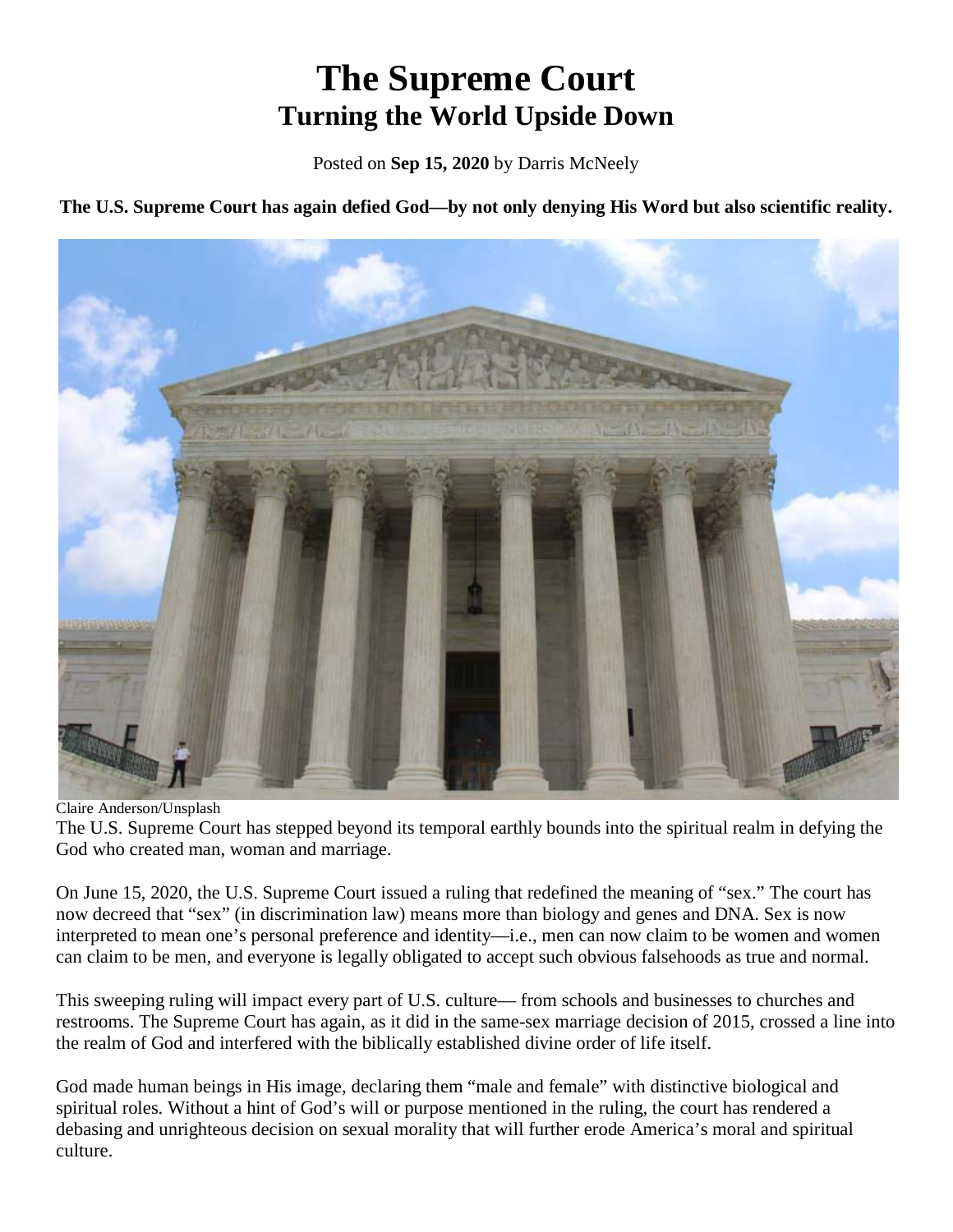This decision, like earlier Supreme Court decisions, invites divine judgment on a people who do not wish to keep God in their knowledge.

#### **What does this mean going forward?**

The Supreme Court's ruling essentially rewrites the 1964 Civil Rights Act barring discrimination in employment on the basis of "race, color, religion, sex, [and] national origin." The court redefined "sex" to mean more than man or woman, male or female.

In the process the six-justice majority bypassed Congress as the nation's constitutionally delegated lawmaking branch of government. It set a precedent of reinterpreting the clear meaning of a law written by an earlier generation.

The 1964 Civil Rights law was landmark legislation aimed at righting historic injustice. The meaning of the word "sex" in context referred only to whether a person is biologically male or female. Now, 56 years later, public views have changed and the court has reinterpreted this word with a never-intended meaning.

In a powerful dissent, Justice Samuel Alito condemned the ruling as "preposterous" and showing "breathtaking" arrogance. Alito warned that the decision will have wide-ranging destructive impacts on key freedoms Americans hold dear, and that "the entire Federal Judiciary will be mired for years in disputes about the reach of the Court's reasoning."

His dissent lays out seven different realms of American life that will be affected by this ruling. Those seven areas are:

*• Bathrooms and changing rooms.* The ramifications here are far-reaching and involve the safety of women and underage children, as this ruling means that biological men can now use women's restrooms and other womenonly facilities. It opens the door for tragic cases of abuse.

*• Women's sports.* As Justice Alito notes, "The effect of the Court's reasoning may be to force young women to compete against students who have a very significant biological advantage, including students who have the size and strength of a male but identify as female and students who are taking male hormones in order to transition from female to male."

Alito also warned that this ruling may affect professional sports as well. Court challenges are already well underway on this point.

*• Housing.* Housing on college campuses that maintain separate dorms, rooms and bathrooms for men and women would be challenged.

*• Religious employment.* Again Justice Alito noted in the dissent: "Briefs filed by a wide range of religious groups—Christian, Jewish, and Muslim—express deep concern that the position now adopted by the Court 'will trigger open conflict with faith-based employment practices of numerous churches, synagogues, mosques, and other religious institutions.'" In other words, those who hold to biblical definitions of male and female may be forced to hire or keep as employees individuals who deny and defy these biblical definitions.

*• Health care.* There are multiple issues here. Alito warns, "Transgender employees have brought suit . . . to challenge employer-provided health insurance plans that do not cover costly sex reassignment surgery." So we would see the cost of health plans increase as employers, employees and taxpayers are forced to foot the bill for such surgeries that are understood by many to be morally wrong.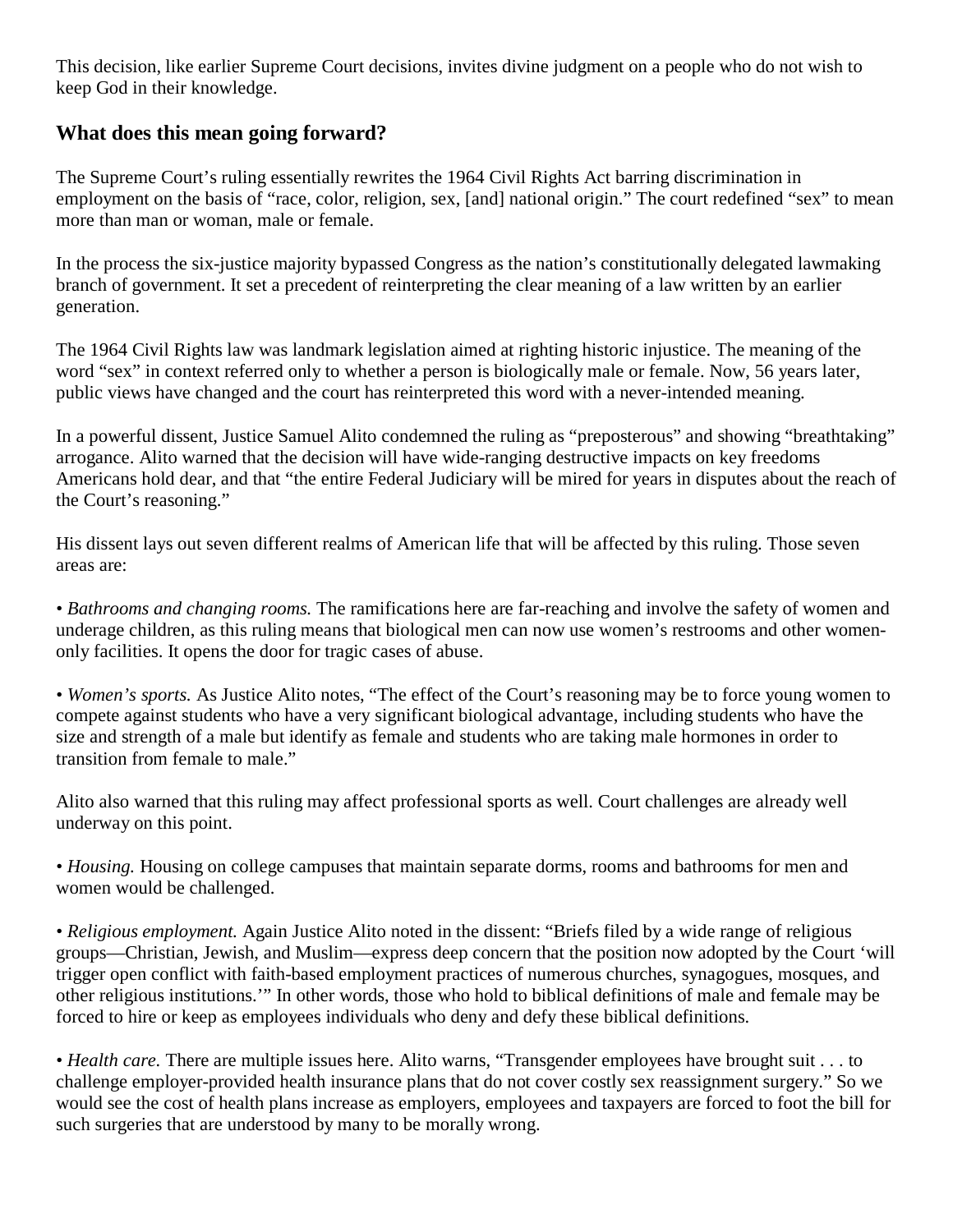*• Freedom of speech.* Alito warns: "The Court's decision may even affect the way employers address their employees and the way teachers and school officials address students." As has already happened in a number of cases, people can and will be punished for speaking the truth about such madness.

*• Constitutional claims.* The issues here are wide-ranging and go beyond what we have space to discuss now. But the majority ruling has the abrupt effect of broad legislation that will impact many other areas of public life without the moderating and settling effect of debate, discussion and deliberate legislation over time. The real effect is that six unelected officials have determined that an entire nation of more than 330 million people must accept and pretend that an obvious lie is in fact true.

Those who are cheering the current decision strongly feel the court is merely catching up with where the rest of the country is. But frankly, the culture is moving so rapidly on these issues that it's difficult to stay informed about what is happening and the meaning and ramifications for all of society.

America still has a strong traditional religious stream flowing through its culture. This decision, and the social fallout, will widen the cultural and political divide in America. Those who hold to a form of biblical morality will feel further alienated. We are watching a nation distance itself from God-ordained morality based not only on the revelation of Scripture but the scientific facts of biology established by God as Creator.

#### **Four blasphemous Supreme Court decisions**

In the last 60 years the U.S. Supreme Court has issued four landmark decisions impacting faith and God in the public realm. Each decision has violated godly principles, laws and the divine order of creation put in place by our Creator.

In the early 1960s the Supreme Court issued two rulings regarding prayer and Bible readings in public schools. In the first, the justices ruled that prayer had no place in public education. A year later, the court declared school-sponsored Bible reading and recitation of the Lord's Prayer unconstitutional.

While the decisions didn't rule for or against personal expressions of faith, they were part of a period of cultural change that continues to this day. The court ruled on a matter of great spiritual importance for a nation blessed with a unique place in the world—a place made possible by the God of heaven.

In biblical terms, this act "planted the wind and will harvest the whirlwind" (Hosea 8:7, New Living Translation). By planting these evil seeds—officially removing God from education and public life—the court set the nation on a course of moral degradation that we are seeing the full results of today in violence, perversion, epidemics of sexually transmissible diseases, substance abuse and breakdown of families and law and order.

In 1973 the Supreme Court decided another significant landmark case, *Roe v. Wade.* This case labeled murder of the unborn a right guaranteed by the U.S. Constitution—even though the Constitution states that it is meant "to secure the blessings of liberty to ourselves *and our posterity,"* which includes the unborn.

Since 1973 more than 60 million abortions have been legally performed in the United States alone. When a nation does not protect its unborn life, it *deserves* the judgment of the God who created and gives life (Numbers 35:33-34; Proverbs 24:11-12). That judgment is coming, and sooner than we might think!

The fourth of these rulings by the Supreme Court came in June 2015 with the legalization of same-sex marriage. In this ruling the court again made up a sweeping right that same-sex marriage is guaranteed by the Constitution.